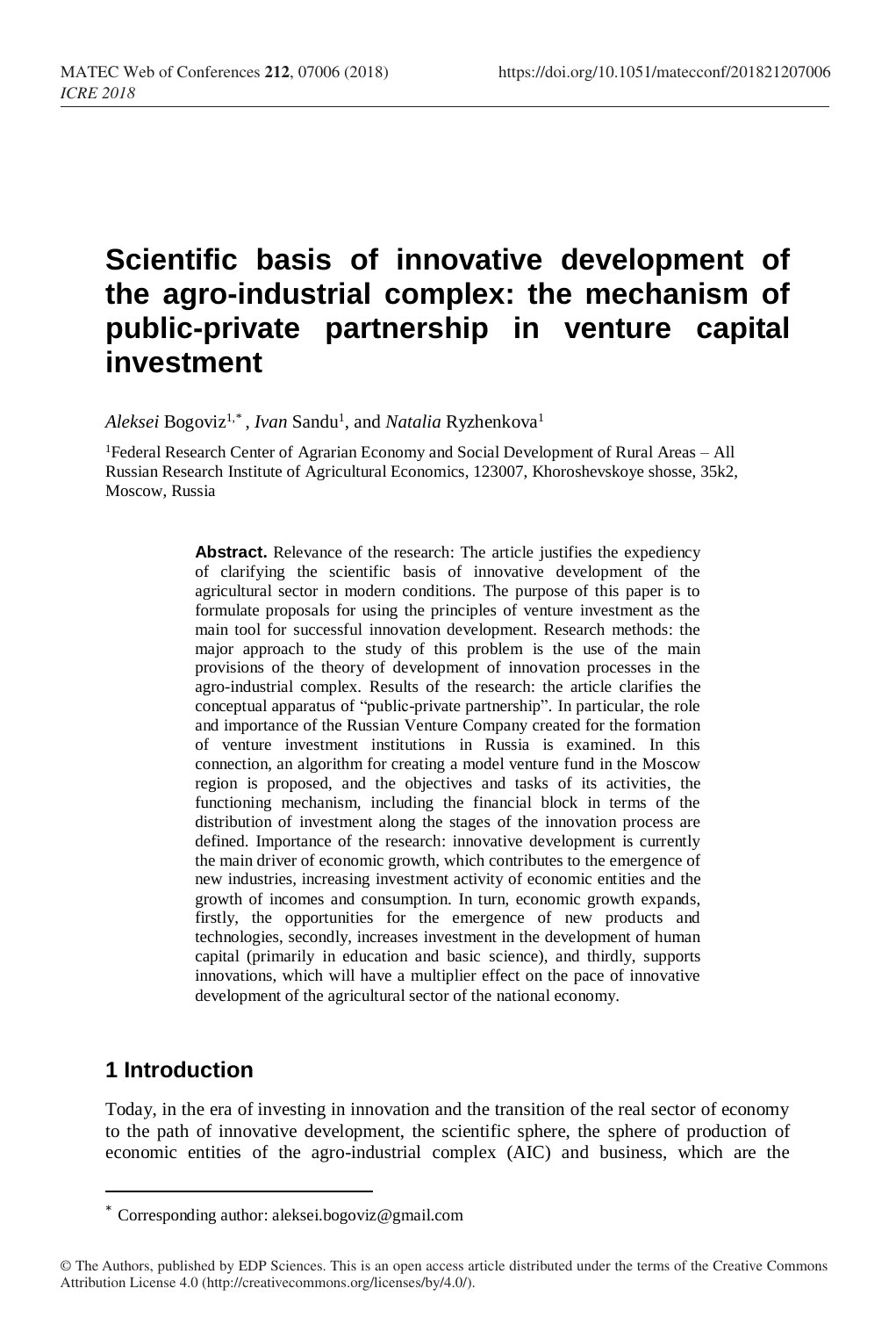initiators of the ongoing reforms in the industry, are clearly aware that only with increasing volumes of investment in direct production it will be possible to find a solution to the issue of the search for new approaches to the formation of organizational and economic mechanisms that promote effective introduction into production the newest scientific and technological achievements. They will allow redistributing investment resources, involving, in particular, in the commercial turnover as many innovative projects and ideas, based on the priorities of the industry development, as possible.

The best practices of the leading economies of the world in terms of business, as well as individual investors that have achieved the greatest positive results in mastering innovations show that in modern conditions such a mechanism can be represented by venture capital investment. Herewith, in domestic practice the mechanism of public-private partnership is seen as a basis for creating an institution of venture investment. At the same time, the state should play the key role in establishing the investment institution.

# **2 Concepts**

The origin of the concept of "public-private partnership" (PPP) has a very extensive history associated with the respective English term. At the same time, up to this time, there is no unity in the scientific literature in understanding this institution. Many scientists (N.I. Oksanich, A.V. Naumkin, etc.) write about public-private partnership, while others emphasize private partnership as the first. At the same time, this difference is related to the source of investment: it can be both the state and private business. In practice, the notion of public-private partnership has settled, although individual scientists (V. Krutikov, O. Fedorova et al.) fundamentally use the formulation of private-public partnerships.

In our opinion, public-private partnership should be viewed as a new product that is based on the joint activities of the state and business, in order to implement priority innovative projects and programs in various regions of the country. Also the public-private partnership is aimed at minimizing shortcomings of the state regulation of the economic sphere, and all kinds of "market failures". The basis for using the mechanism of publicprivate partnership is the fact that both the public and private sectors have their own capabilities and advantages, which predetermines the formation of more effective tools that ultimately will allow achieving the most significant results in those industries and spheres where the shortcomings of development of the market economy in the domestic practice become particularly visible, making it possible to say about the inefficiency of public administration.

In this regard, it should be an objective necessity to use public-private partnership as an effective mechanism for extra-budgetary financing for the development of innovative infrastructure facilities. This is a consequence of the limited budget financing of capital investments that is due to the fact that when financing an innovative project, some difficulties connected with budgetary expenditures over time emerge, and as a result, state and municipal government bodies should take direct participation both at the initial stage of operation of the facility, and at its completion, when receiving income.

Researches of the agrarian scientists (I.S. Sandu, V.I. Nechaev, A.V. Bogoviz, et al) once again proved the thesis that in our country the mechanism of public-private partnership is still at the stage of formation [2, 3].

#### **3 Data and methodology**

When forming an institution of venture investment for the innovative development of the AIC, it is necessary to take into account the fact that at present, in order to form a domestic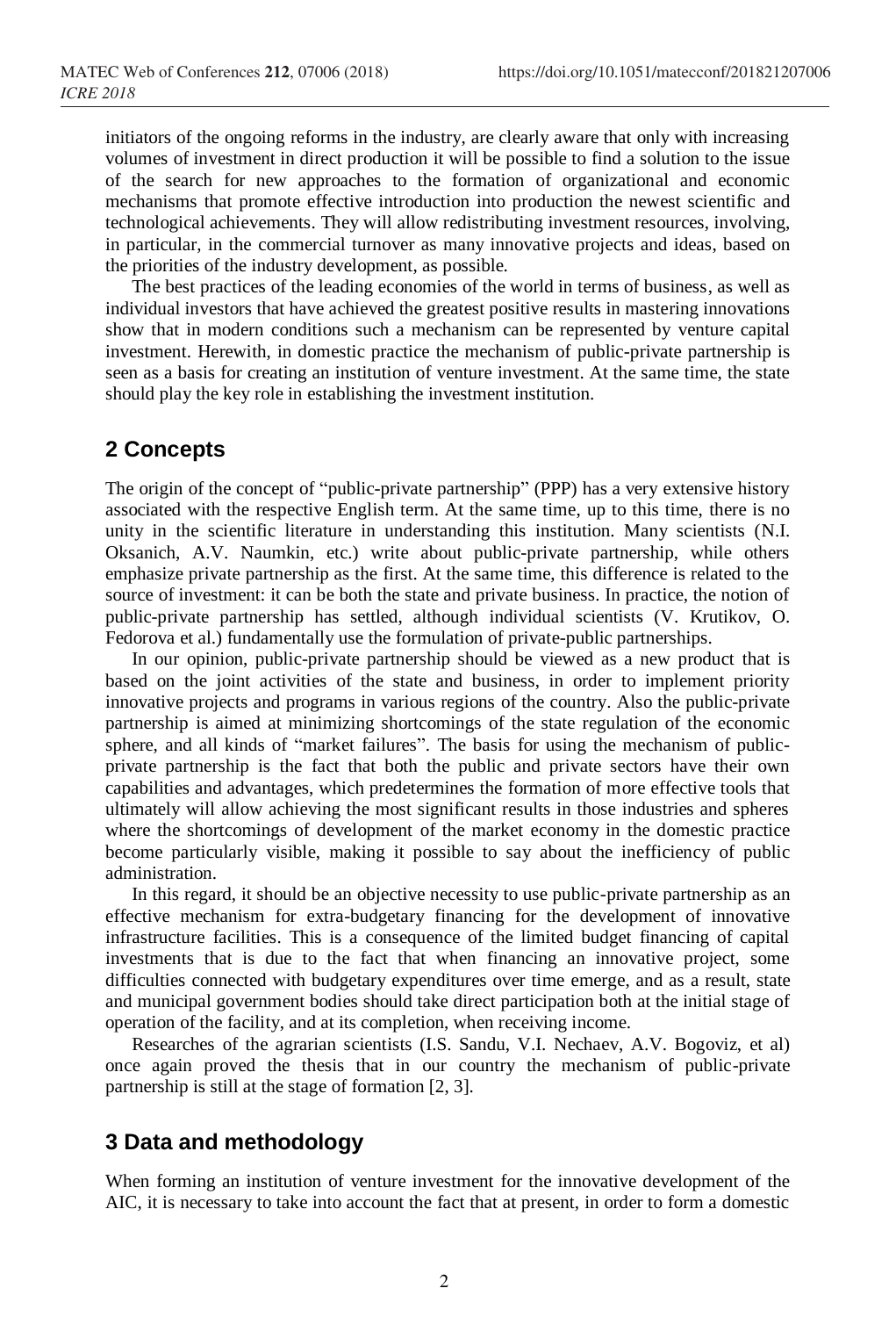institution of venture investment and promote science-intensive technologies and products, in accordance with the order of the Government of the Russian Federation No. 838-r of June 7, 2006, the Russian Venture Company (OJSC RVC) was created, which is a conductor between the state (represented by the established JSC), regional venture funds, and innovative facilities [8].

As noted by the Academician I.G. Ushachev, the main task of RVC OJSC is the development of venture investment in the country, including through increased funding, in particular, sectoral venture capital funds, and in this case RVC acts as a conductor of the state venture capital funds [7].

At the initial stage of the formation of the Russian Venture Company as a structural unit of the Federal Agency for the Management of State Property of the Russian Federation, its authorized capital was 30011320.7 billion rubles. Only in 2007, there were more than 140 innovative companies where such were funds invested and which were created with direct participation of RVC. The volume of investment was above 13.05 billion rubles.

The priority area of the company's activities is investment in the development of Russian regions, including the agrarian sector. Thus, more than 28 agreements were signed at the regional level.

The main principle of the RVC's work is the implementation of the investment mechanism of the RVC funds that involves investing in those venture funds, which already have received private investors. The following proportion is the main condition for this: the share of RVC should be 49%, and of private investors - 51% [1].

As mention some experts in the field of financing the agrarian sector of the regional economy (A.A. Bobikov, A. Zakharov, A.V. Bogoviz, etc.), the investment shares should be accumulated to form an innovative infrastructure, the development of regional innovation formations, the creation of a new paradigm that unites science, education and business; with the aim of promoting domestic new innovative products, including technologies both on the internal and international markets; increasing demand for new innovations through the mechanism of stimulation of such demands; wide involvement of international venture capital investment practices in order to further develop partnerships. [1] As the research of the scientists of the All-Russian Research Institute of Agricultural Economics (I.S. Sundu, A.V. Bogoviz, N.E. Ryzhenkova, etc.) has shown, the formation of collective investment mechanisms should be considered as a separate direction [4, 6, 8].

# **4 Results and discussion**

The conducted studies (A.S. Troshin, A.A. Bobikov, etc.) showed, in particular, that the establishment of a venture fund in the agrarian sector of the Moscow region [1] can become a benchmark - the basis for increasing innovation activity of economic entities in the region that forms a regional innovation-investment system. At the same time, financial allocations in the fund should be replenished at the expense of the regional budget, financial resources of large regional agricultural producers of holding type, various investors (domestic and foreign) and business communities. However, as A.A. Bobikov, A.V. Bogoviz and other researchers note, in order to attract the RVC funds to the agrarian sphere of the Moscow region, a decision of the Government of the Moscow region on innovative formation is required to prepare a documentary investment project in the field of formation of the AIC venture fund, for example, in the form of a closed mutual investment fund, and also a search of investors for the developed innovative projects. The investment project should become a fundamental document of the fund and regulate its goals, objectives, organization principles and activities. [4, 6]

As the experience of development of similar funds in various sectors of the national economy shows, the main objectives of the proposed venture fund, as A.A. Bobikov, A.V.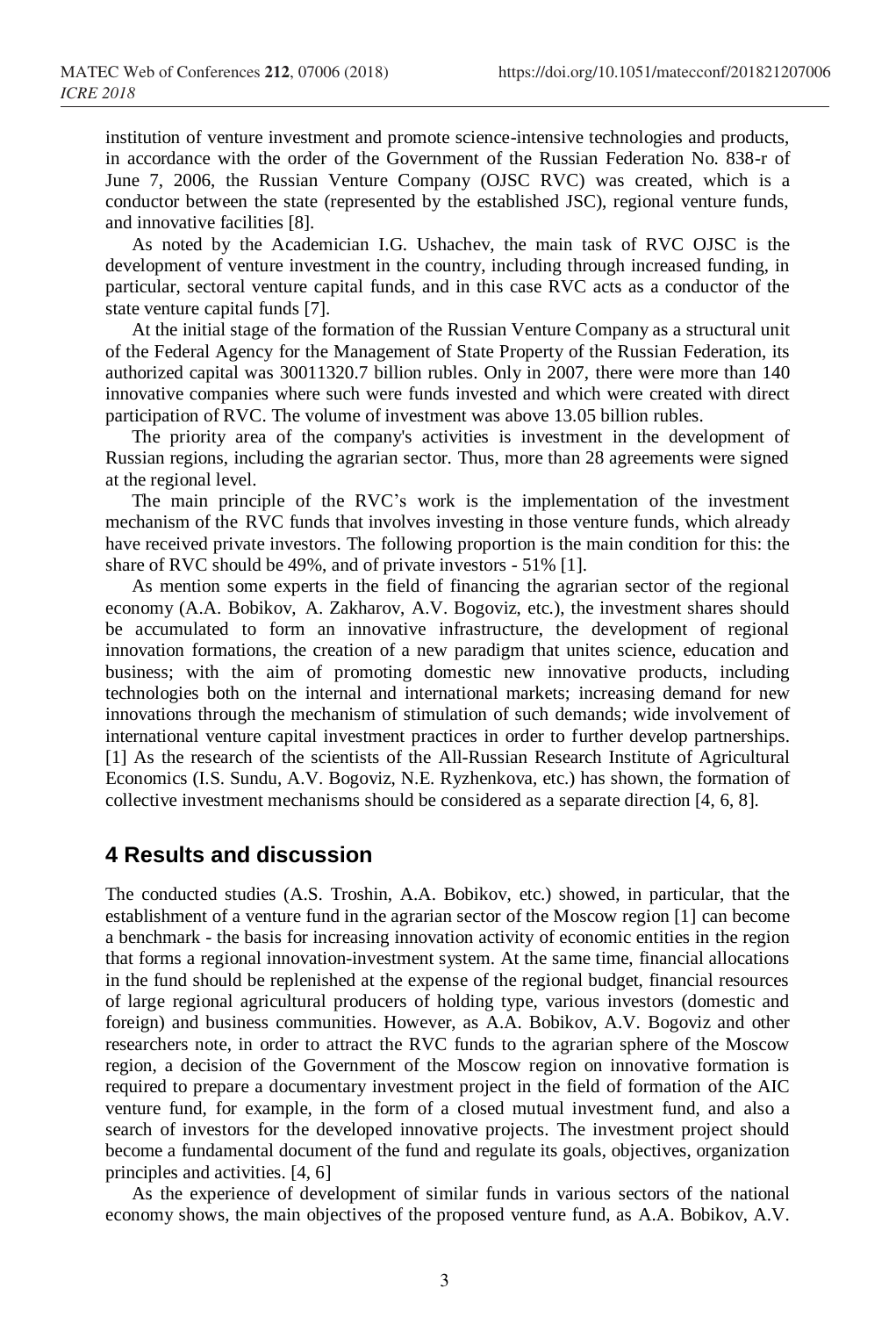Bogoviz and others believe, will be the following: establishment of a venture investment institution in the agrarian sphere of the Moscow region [1], and development of innovation and investment policy in the field of investment in innovative projects implemented in the agricultural sector of the economy of the Moscow region as an element of information support of the region (Figure 1) [1, 4].



**Fig. 1.** The main objectives and tasks of the venture fund of the agro-industrial complex of the Moscow region [1, 4].

Herewith, as N.E. Ryzhenkova and N.V. Barsukova note, the funds of the Fund can be formed from three sources: funds from the regional budget; means of agricultural products processing enterprises; means of the interested investors; as well as the own funds of the management company [5, 6].

As noted by I.S. Sandu and A.S. Troshin, the interests of private investors should be taken into account when developing an algorithm of functioning of the Fund.

In the process of the Fund's activities, it is important to follow the generally accepted approaches for creating an innovative institution [1].

At the same time, the studies have shown that budget efficiency is ensured through the accelerated formation of the venture investment system and the rapid development of the most innovative company that in turn will increase tax revenues, lead to an increase in GRP and a qualitative improvement in its structure [5].

Thus, in order to form a fund, it is necessary to develop an algorithm for its creation and prepare an application for participation in the competition of management companies to be conducted by the RVC.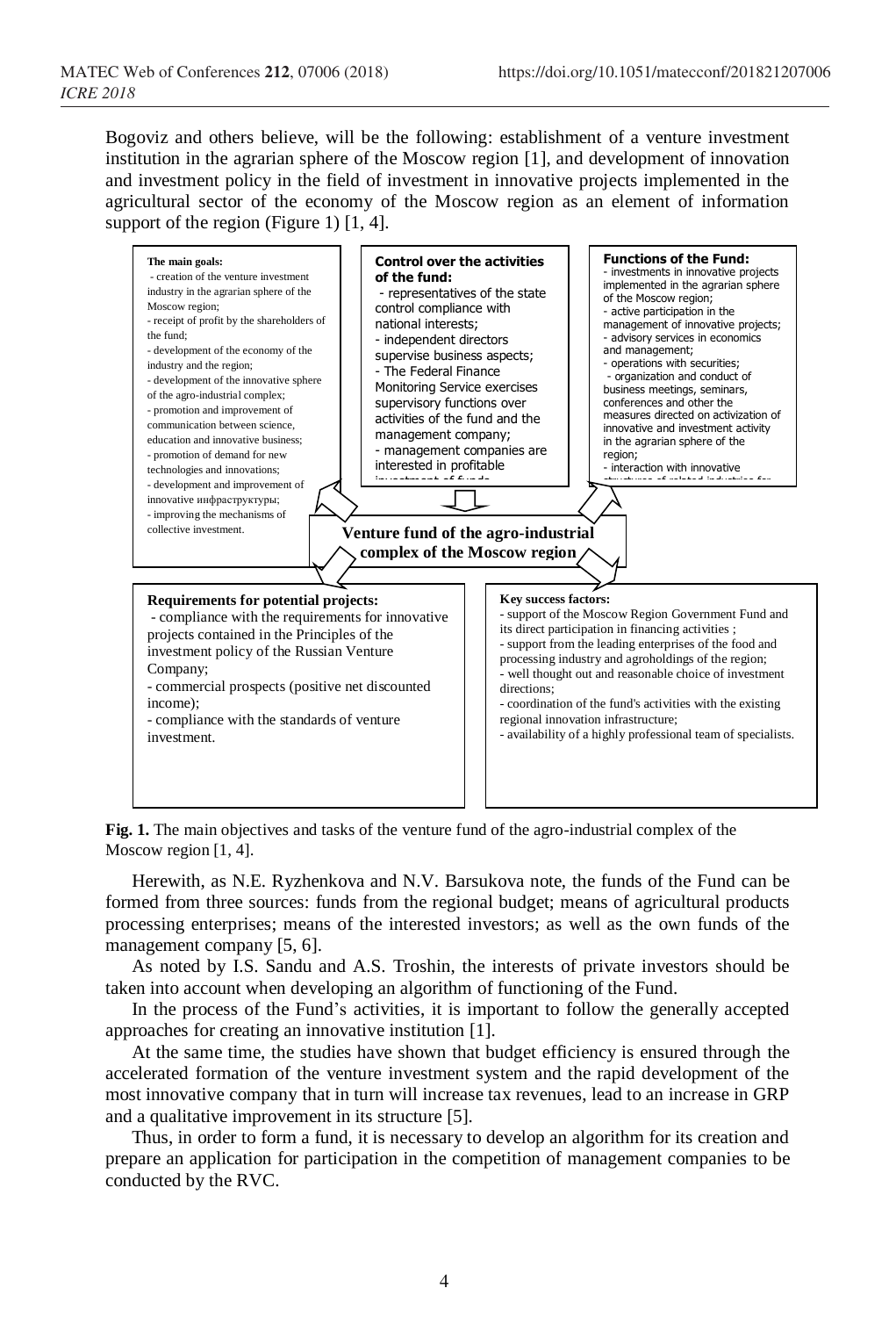Herewith, special attention should be given to the main criteria for the formation and evaluation of applications [4].



**Fig.** 2. Distribution of investors according to the stages of the innovation process [1, 4]

As A.A. Bobikov, N.E. Ryzhenkova and A.V. Bogoviz indicate, in the future, between the entities forming the venture fund of the agro-industrial complex of the Moscow region, a contract should be concluded. Thus, this methodological approach will allow the venture company conducting annual monitoring of the use of funds. At the same time, it should be noted that the management company is obliged to make a pledge as a guarantee for the fulfillment of obligations [1].

Research conducted by the scientists of the All - Russian Research Institute of Agricultural Economics showed that only after passing through all stages of registration, the venture capital fund of the AIC of the Moscow region will have the right to issue investment resources, and within five years it will need to invest one project of the AIC venture fund every year [7].

At the same time, it is necessary to take into account that the venture fund will have to start investing in the absence of both a clear innovation and investment policy in the region, and a formed regional innovation system that includes science, business and production [9].

However, as noted by A.A. Bobikov, A.V. Bogoviz and N.E. Ryzhenkova, at present there are many shortcomings in the innovative sector of the economy: in particular, the lack of incentive mechanisms for investment activity influences certain stages, adversely affecting the entire innovation process. Along with this, the use of effective innovative projects is of interest to all subjects of the venture fund (Figure 2) [1].

All of the above will allow us to further define the procedure for the implementation of innovative projects in agricultural production and in the processing of agricultural raw materials.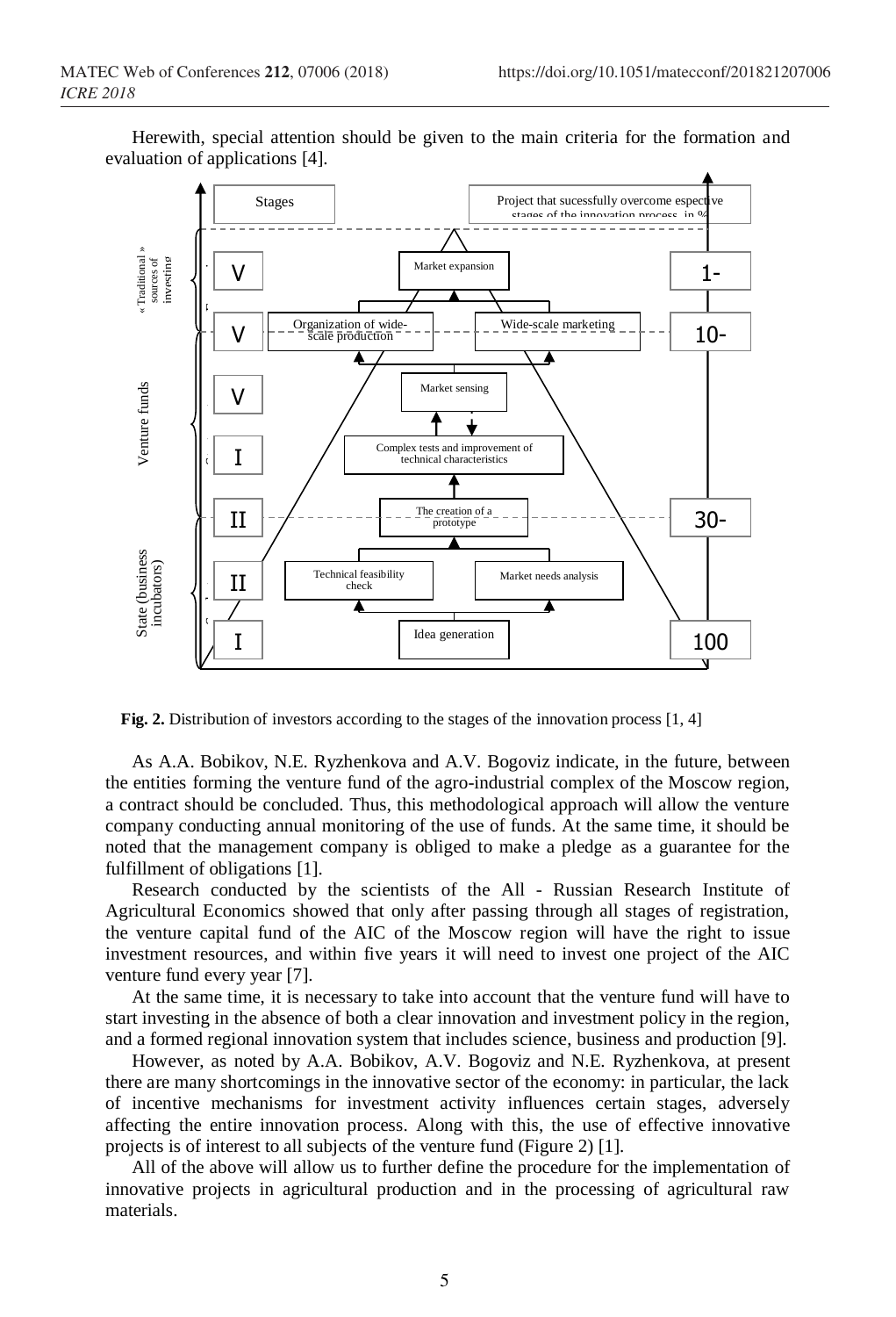The study of the experience of the leading economies of the world in terms of the agricultural production made it possible to note that today, at the initial stage the financing of projects takes place through innovative institutions, the main function of which is to support and promote the development of small innovative formations to the stage of readiness for venture investments. [1, 9, 12] Thus, at the initial stage the venture fund should finance the formation of innovative infrastructure of the Moscow region's AIC, including the establishment of the institution of agricultural consulting in the Moscow region and the bank for innovative projects that will ultimately lead to the unification of all elements of the innovation infrastructure through the unified information system of the agro-industrial complex [4, 7].

# **5 Conclusions**

At present, the agrarian science of Russia emphasizes that investments are not only funding to the expansion of fixed assets, but also the costs of replenishing and forming the current assets of an enterprise. Studies have shown that the increasing effectiveness of economic entities of the AIC of the Moscow region is connected, first of all, with the introduction of the latest achievements of scientific and technological progress, advanced experience and modern technological solutions. In this regard, the development of innovation involves the activation of investment activities as the basis for innovative projects, which requires permanent and long-term costs.

Long-term results of monitoring the financial and economic, and investment activities of the economic entities of the agro-industrial complex of the Moscow region show that, it is impossible to speak about transition of agriculture to the new path of development without a new policy in the field of the state support [1, 4].

The analysis of the best practices of the developed and developing countries that have made significant progress in innovations, including in the agrarian sector, confirms that the most promising form of venture capital investment is public-private partnership [3]. Therefore, in order to invest potentially high-performance innovative projects, which, due to the increased level of risks have difficulties with attracting financing, it is proposed to create the AIC venture fund.

Thus, it should be noted that the use of the institution of venture investment in the AIC in the Moscow region [1] should become the basis for the development of the socioeconomic sphere of the agro-industrial complex of the region, which in the future should contribute to solving the problem of financing at all stages of the innovation process and will allow forming a closed investment and innovation cycle, and, ultimately, ensuring the accelerated development of scientific achievements [1] by the economic agents of the regional AIC. Subsequently, this should ensure an increase in the pace of development and in the efficiency and competitiveness of the agribusiness sector and the entire economy of the region [1, 2, 8].

# **References**

- 1. A. A. Bobikov, *Investments as a factor of effective development of innovations in agriculture* (All-Russian Research Institute of Agricultural Economics, Moscow, 2007)
- 2. I. S. Sandu, N. E. Ryzhenkova, *Methodical provisions for increasing the innovation and investment attractiveness of economic entities of the agroindustrial complex* (Scientific consultant, Moscow, 2017)